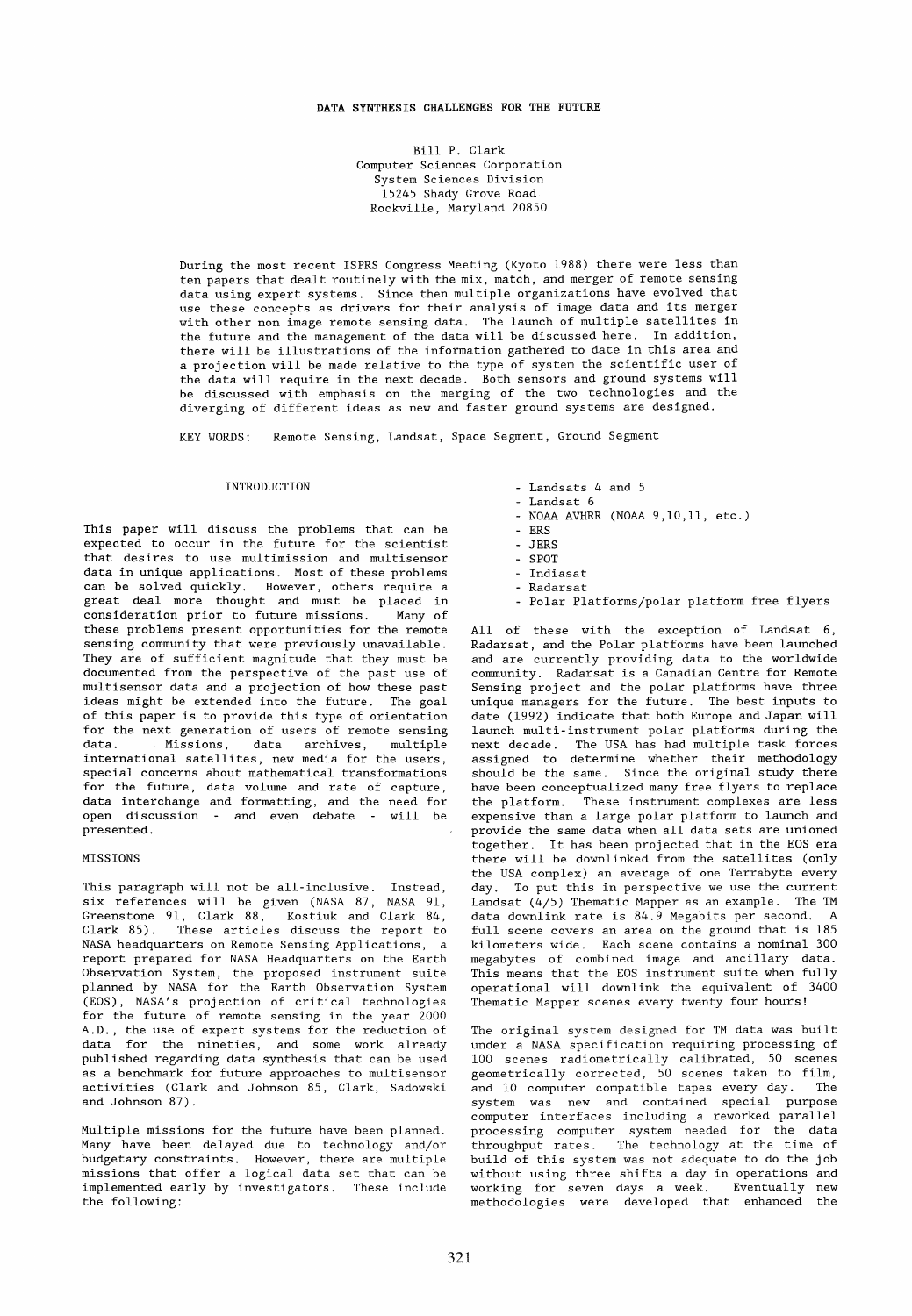system output, allowed these goals to be met normally in the "burst mode", i. e., allowed goals for any one or two days to be exceeded while maintaining a long term average that met the original plans. Hardware was slightly ahead of the state-of-the-art at the time of turnover to operations. It is now recognized that similar or even a new and different approach will be required in the ground segment for data capture and processing to work with the EOS data. Newer computer technologies pioneered by NASA and their contractors must be considered for the future.

Recognition of potential future problems with this volume of data has led to the proposed establishment of multiple archives and different production facilities. The archives will be separated geographically as will some of the production activities. This is necessary for purposes of cost and the utilization of existing facilities wherever possible. However, the user of multi-instrument data should be aware of the fact that there is currently no standardized method by which he can assure the capture of data from all spectral bands of interest, capture of multiple spatial resolution data sets, and capture of atmospheric data that are downlinked from various satellites at the same instant of time. Ground truth experiments performed at the time of overpass of the desired satellites are expensive. Users in the field want to know that they can acquire simultaneous data from multiple platforms. If this is not possible the thrust of future programs will be lost, the users will spend their monies unnecessarily and the remote sensing community will be left with many data sets yet be unable to perform a satisfactory correlation from one to another.

### KEY TECHNOLOGIES FOR THE SPACE SEGMENT

In earlier studies (Kostiuk and Clark 84) it was determined that there were multiple technologies that would drive the development of new detectors in each spectral domain. Since then it has been necessary to modify some of the projections to the slow evolution of the state of the art of detector technology. Some areas have accelerated. Others have been either put in a hold posture or have not lived up to their expectations. In particular array technology for the long wave infrared has been particularly difficult to reproduce in a consistent fashion. However, some more mature technologies have resulted in visible and near infrared cameras with multiple bands that are currently being tested at the operational level. This technology is so weIl worked out that the aircraft data provides a very good spatial resolution (on the order of one meter dependent on altitude) This allows the capture of point target data which can be merged with MSS and/or TM to "sharpen" the imagery.

Many of the systems planned for the future require that the data be special processed, i.e., uniquely tailored to meet specific user requirements. This tailored to meet specific user requirements. will become of increasing importance in the future as new instruments with pointable detector arrays are launched. Detector arrays have both good and bad characteristics. Good characteristics include the geometric fidelity of the image data due to the prelaunch measured positions of each detector in the array. This makes the geometric correction, currently done in software using millions of lines of code, much simpler. On the other hand the radiometric correction for the data is more difficult. To illustrate consider a 1000 x 1000 pixel array. In order to do a radiometric In order to do a radiometric correction for this many detectors it is necessary that someone measure prelaunch the response of each

detector. In the ground data processing area it is necessary that there be established a file that carries one million gains and one million bias values. If this is done for a "small" system like Landsat with only seven bands then there must be placed in storage seven sets of two million values. This 14 megabytes of information will require periodic update as the detector response decays with time on orbit. This means there should be set aside multiple files - some of them open - that can be dated and can carry future calibration smoothing<br>data. Obviously there is a tradeoff here. Obviously there is a tradeoff here. Furthermore the use of a million pixels in the array was only an example. If we were to use Landsat TM and propagate this type of analysis it would be obvious that there would be the following calculation:

Calculation: seven bands x 36 million pixels per band = 254 million gain and bias pairs required. This too is only a nominal number and presented here to illustrate the upcoming tradeoffs that must be made between the space and ground segment in the next decade.

Pointable systems and stereo systems have also been proposed in the literature. These systems can provide repeat coverage on a daily basis for some satellites that are polar orbiters. However, they provide a significant challenge both for the instrument maker and for the ground processing segment. The problems and opportunities in this area are presented in the next paragraph.

#### KEY TECHNOLOGIES FOR THE GROUND SEGMENT

Obviously the capture and dissemination of one terrabyte of data every day must make the builders of the ground segment take note of new technology. One of the key factors will be data base management. In order to do the "mission to planet earth" job correctly from the perspective of the multi instrument user there must be a methodology whereby there can be captured information from all centers about processed data over point targets at the same instant of time. For example, if the USA finalizes its approach and commissions six centers for either capture, processing, archiving, or all of these it is expected that each center will be unique in the type of data captured and/or processed. The user of the data needs a network, a catalog, and a method including perhaps an expert system available to him which will provide multisensor acquisition, processing, and archive data information.

This type of thought process has occurred at GSFC and at other NASA sites. However, it is presented here to illustrate the fact that it is significantly different than the current Landsat approach to archiving the data. Other countries with their responsibilities for the launch, operation, and monitoring of the earth using their Landsat equivalents will have the same problems. Since many countries do not deal with high volume production facilities yet produce some very high quality products they may have to rethink and perhaps separate their Landsat data from other instrument data archives.

During the past ten years we have seen some explosive growth in the development of hardware. Many computers that we use today were nothing more than someone's dream and projection ten to twenty years ago. Most scientists are no longer computer illiterate and use their systems every day. Many of them did not have the luxury the computer affords for complex calculations in the past. Today the USA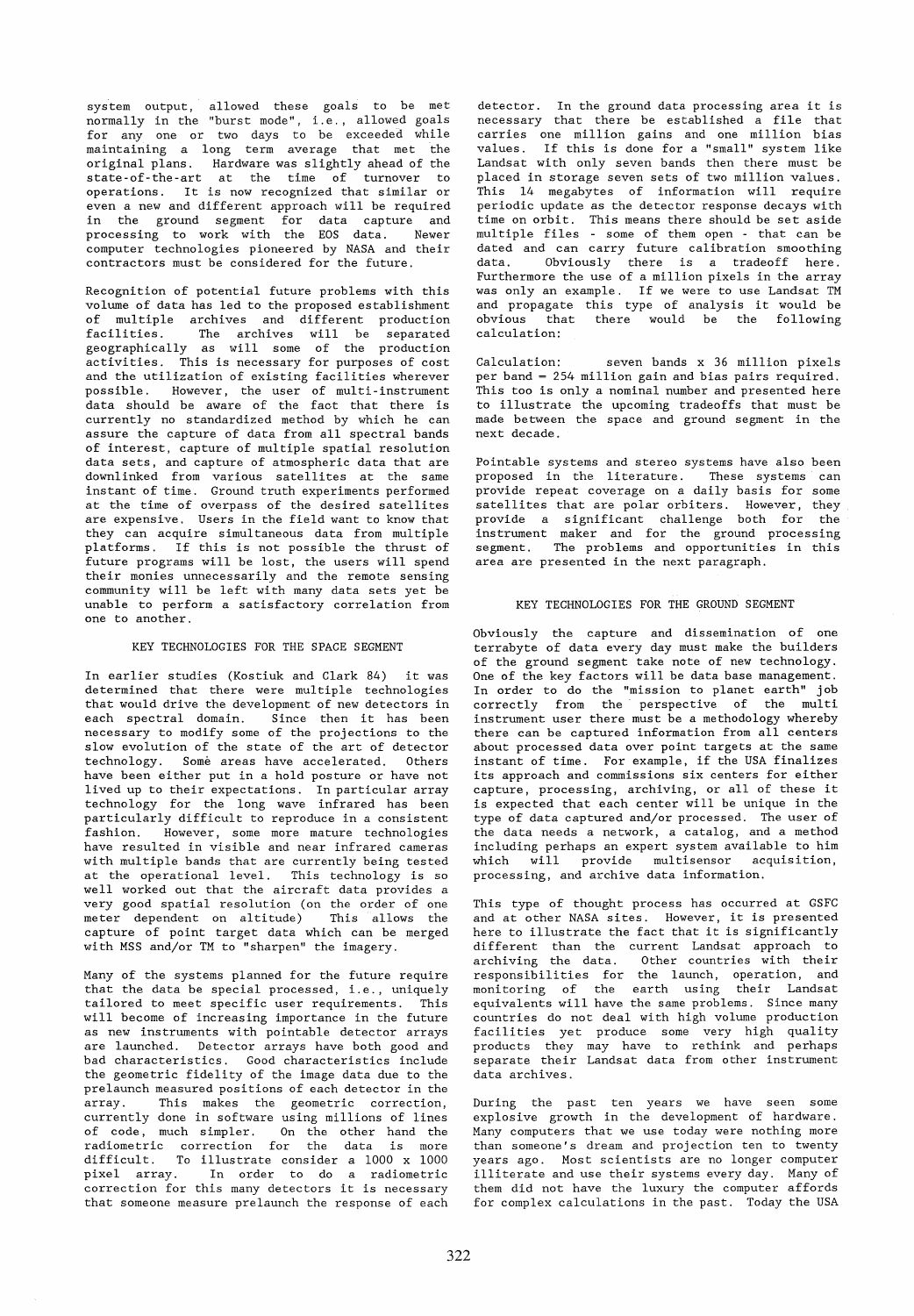computer industry has broken into three unique industrial sectors. The microcomputer industry is booming, the mid sized computer industry is stable, and the large scale computers with parallel processing are available but not to everyone. There is some cross talk from one genre of computer hardware type to another and this overlap can be expected to be expanded as memory becomes cheaper and the logical progression of upgrading systems continues. This should make small, user friendly, extremely powerful systems available to the working scientist in the future. Furthermore, the new media for data storage i.e. diskettes, 8 mm tapes, 4 mm DAT tapes, GDROM, WORM, and Digital Paper (Glark 1992) will make the archiving process potentially manageable. Future ground segment builders should begin now with their plans to use special media for data distribution. They should also attempt to have at least one open system, i.e., one system in their laboratories where they can add to the computer hardware and software without a procurement of a totally new system. This recommendation allows the near term use of nine track tapes, the future use of cassette tapes, use of optical storage media, and the logical evolution from one to the other should<br>the cost of the full system be too large. This the cost of the full system be too large. approach also provides for newer technology as it evolves. Most international corporations have internal research and development programs that treat these elements of future computer hardware systems. It is imperative that the user of large volumes of data keep this in mind just to stay abreast of how to think of merging data sets.

In addition to hardware there is a need for the community of data users to start now in their development of specialized algorithms for the future. Most have not been appraised of the Landsat, NOAA, etc., plans for the future yet have algorithms in place for data classification. Users should beware!! No Landsat mission has produced data that is exactly like its predecessors. The same holds for AVHRR and other polar orbiters. There is no guarantee that these data will match future missions. In fact, there is a guarantee that none of them will match currently available data sets. This means the users must initiate studies on their systems relative to how they might upgrade their transformations for future missions. There is a "worst case" scenario where users that are not familiar with the data (old and new) will try to merge these data without cross mapping and therefore cross matching the data sets. If this is done the conclusions drawn from newer data sets will not match those from older. The result will be confusion.

In the context of transformations it should be noted that many vendors sell relatively cheap image processing systems. Thanks to the availability of these systems to the outside world many of us that have been users and continue in this area have found that there are multiple methods of displaying the data and multiple schema that are not generally used by others. In particular the users of future data should recognize that there are multiple nonlinearities in the systems that exist today. These should be considered and worked with using some care because the degree of nonlinearity in radiometry and geometry transformations for systems for the future is not as yet determined. However, older archives of data allow the nonlinear theorist to perform "proof of concept" experiments today. Using Landsat as an example the data for TM were subjected to ground truth testing by multiple principle investigations. In these study efforts the systems were assumed to be linear and there was never any contrast stretch, image enhancement

application, or information maximization from targets in the data. Such transformations were not attempted until small, user friendly image manipulation systems became available. Current nonlinear methods do have a physical and mathematical basis. These have been developed over the past decade. They have proven to be of significant value to unique applications.

Atmospheric corrections of the data will be extremely difficult regardless of the model used. To perform a correct atmospheric correction one must solve the complete set of coupled nonlinear partial differential equations that describe transmission through the atmosphere. Furthermore, this is a VERY LONG process that is extremely computer intensive when executed properly even on large systems today. This has led to multiple approximations that are in use today by some scientists. If we assume that there is a good approximation and it requires only one second per pixel to implement without a parallel processor then we quickly can find that we need three hundred million seconds to modify the data in the strictest scientific sense. (approximately<br>33333 hours) This calculation is not perfectly This calculation is not perfectly correct and it was given only to illustrate the problem. Even if co-terminus LIDAR data are present .<br>with a sounder, the two data types are so disparate that the merger of these data with image data will provide one of the most significant image analysis problems of the future.

Past ground truth experiments must be repeated for future systems. The author is unaware of any current plans to update these ground truth data. They cannot be performed with any overflight data until after launch of the instrument of concern. More than fifty instruments are described in the 1992 edition of the EOS instrument complex documents. This data, published as an upgrade to the 1991 data has only recently become available.

The reference (Greenstone 91) cited has minimal information regarding applications and no inputs regarding data fusion. This will become one of the most interesting areas given that there will occur a natural evolution of applications for each instrument both pre and post launch.

At the current time there exists some skepticism relative to the international community's capability to handle the volume of data that will be downlinked in the first decade of the next century. The following paragraph is quoted from the journal "SGIENGE NEWS", March 14, 1992, Volume 141, No.ll, page 175. These data are brief and taken as overview information from the United States General Accounting Office Report published in February 1992.

"During its 15 year lifetime, EOS could collect roughly eleven gigabytes of data - more than 1,000 times the information stored by the Library of Congress. NASA is currently devising an EOS Data and Information System or EOSDIS. This system is Information System or EOSDIS. devised to service an estimated 10,000 researchers." The article goes on to say that NASA is not currently funded to perform the work required to prototype the required systems for the future.

Given this type of input in the scientific press it is obvious that there must be some planning for the future that has not yet been performed. Individual users and data centers must start now if they expect to maximize their use of this vitally important data in the future. This gives the users a chance to think through their applications and provide inputs to NASA and other agencies that will be a part of this program.